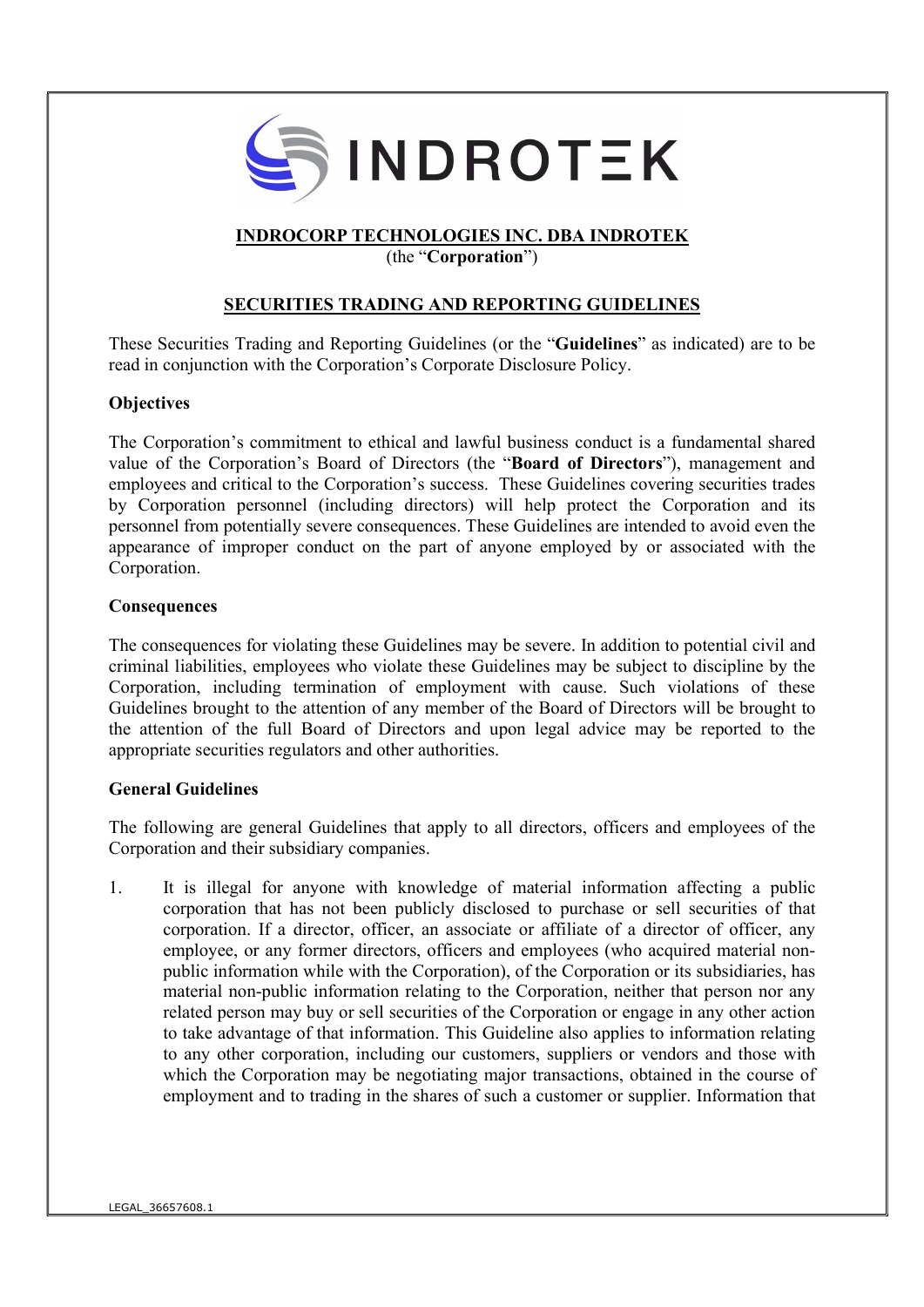# $\begin{array}{c}\n\bullet \\
\bullet \\
\bullet \\
\hline\n\end{array}$  INDROTEK

is not material to the Corporation may nevertheless be material to one of these other companies.

Material information is any information relating to the business and affairs of the Corporation that results in, or would reasonably be expected to result in, a significant change in the market price or value of the Corporation's securities or that would reasonably be expected to have a significant influence on a reasonable investor's investment decisions. In short, any information that could reasonably affect the price of stock should be considered material.

Information that will likely be regarded as material includes: annual or quarterly financial results; projections of future earnings or losses; a significant change in earnings or earnings projections, news of a proposed merger, acquisition or tender offer; news of a significant purchase or sale of assets or the purchase or disposition of a division or subsidiary; changes in dividend policies or the declaration of a stock split or the offering of additional securities; changes in management; significant new products; impending bankruptcy or financial or liquidity problems; major litigation or regulatory sanctions; and the gain or loss of a substantial customer or supplier. Either positive or negative information may be material.

If in doubt as to whether or not you possess material information, please contact the Corporation's Chief Financial Officer (the "Chief Financial Officer") regarding your thoughts; the Chief Financial Officer will be able to provide their personal guidance to your situation, but the final judgment of material information rests with the individual regardless of advice or opinions provided.

2. It is also illegal for anyone to inform any other person of material non-public information (tipping), except in the necessary course of business. Insiders and employees with knowledge of confidential or material information about the Corporation or counterparties in negotiations of potentially material transactions are prohibited from trading securities of the Corporation or any counter-party until the information has been fully disclosed and a reasonable period has passed for the information to be widely disseminated to the public.

All directors, officers (including the CFO, the Chair of the Board of Directors, the Chief Executive Officer, President, any Vice-President, the Corporate Secretary or any other individual who performs a similar function) of the Corporation and subsidiaries of the Corporation, and any person or corporation that beneficially owns or exercises control or direction over 10% or more of the shares of the Corporation, is an insider of the Corporation.

3. Posting material, non-public information, or making statements or recommendations based on material non-public information, on any Internet website, electronic bulletin board, Internet message board, Internet chat room or other similar form of electronic communication, can also constitute tipping under the securities laws. Because of the high potential for improper or premature disclosure of material, non-public information posed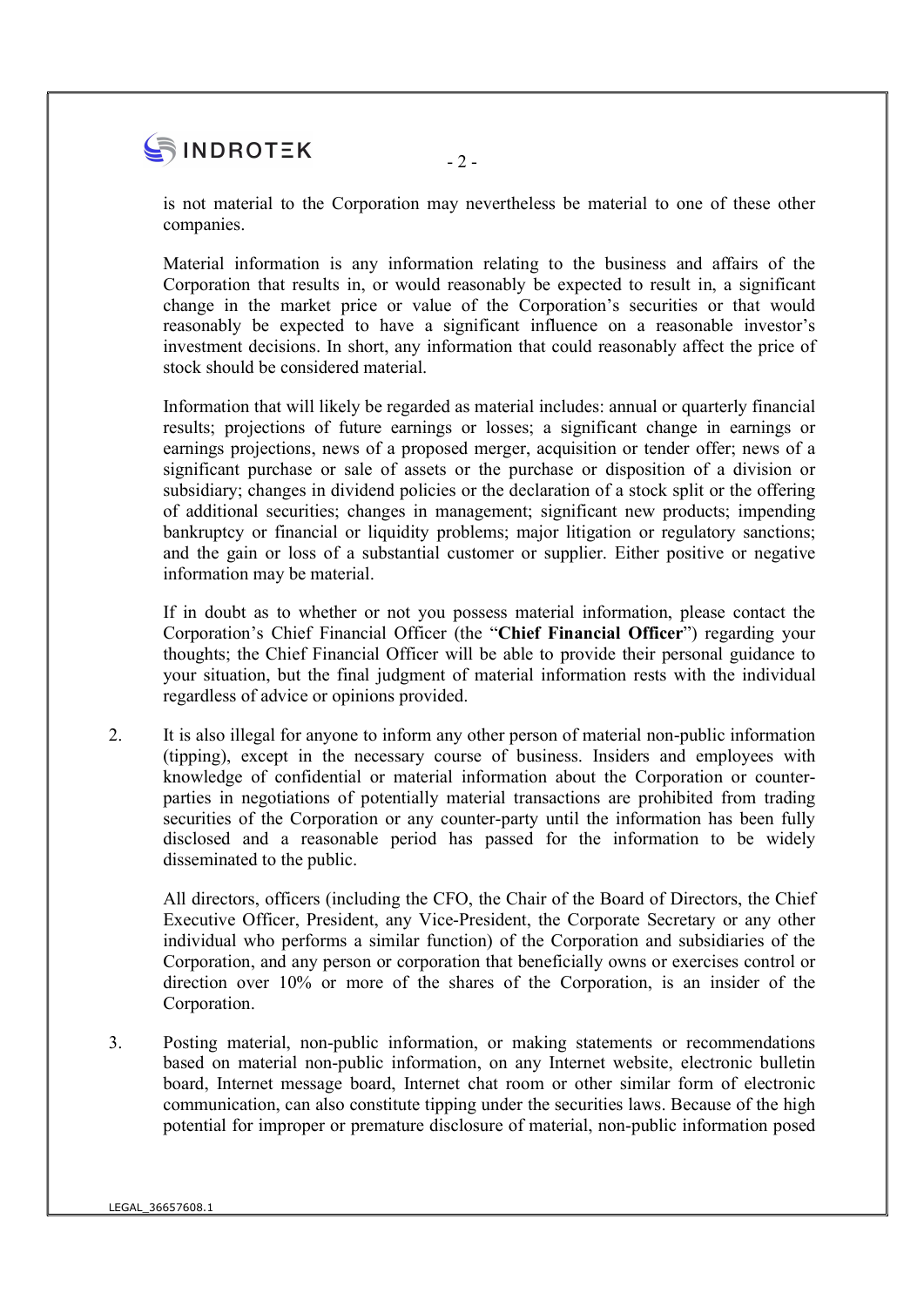# $\bullet$  INDROTEK  $-3-$

by these activities and the resulting liability under the securities laws for the employee and the Corporation, no director, officer or employee may post any information about the Corporation, its business plans, its employees or directors, or its customers, suppliers or vendors, nor engage in any discussions with other parties about the Corporation, its business plans, its employees or directors, or its customers, suppliers or vendors, on any of these forums. Furthermore, employees should notify the Corporation's CFO if they are aware of such activities by any other employee.

- 4. It is also improper for a director, officer or employee to enter a trade immediately after the Corporation has made a public announcement of material information, including earnings releases. Because the Corporation's stockholders and the investing public should be afforded time to receive the information and act upon it, no director, officer or employee should engage in any transactions involving Corporation shares until two full business day after such information has been released. Thus, if an announcement were made after the market closes on a Monday, Thursday would be the first day on which you could trade. If an announcement were made before the market opens on a Friday, Tuesday would be the first day you could trade.
- 5. To minimize the risk of liability on the part of the Corporation and its personnel for violations of the foregoing insider trading restrictions, the Corporation has established a period relating to the Corporation's earnings during which the Corporation's directors, officers and employees should not buy or sell shares, or exercise options, under any circumstances. No director, officer or employee should engage in any transactions involving Corporation shares during the black-out period (the "Black-out Period"). The Black-out Period begins two weeks before the release of quarterly financial information and ends two full business days following the public release of the Corporation's quarterly financial information.

Black-out Periods may be prescribed from time to time by the Corporation, as a result of special circumstances when insiders would be precluded from trading in its securities. All parties with knowledge of such special circumstances should be covered by the Black-out Period. These parties may include external advisors such as legal counsel, investment bankers, investor relations consultants and other professional advisors and counter-parties in negotiations of material potential transactions.

To prevent the misuse or inadvertent disclosure of material information, the following procedures should be observed at all times.

- 1. Documents and files containing confidential information should be kept in a safe place, with access restricted to individuals who "need to know" that information in the necessary course of business. Code names for confidential projects should be used if necessary.
- 2. Confidential matters should not be discussed in places where the discussion may be overheard, such as elevators, hallways, restaurants, airplanes or taxis.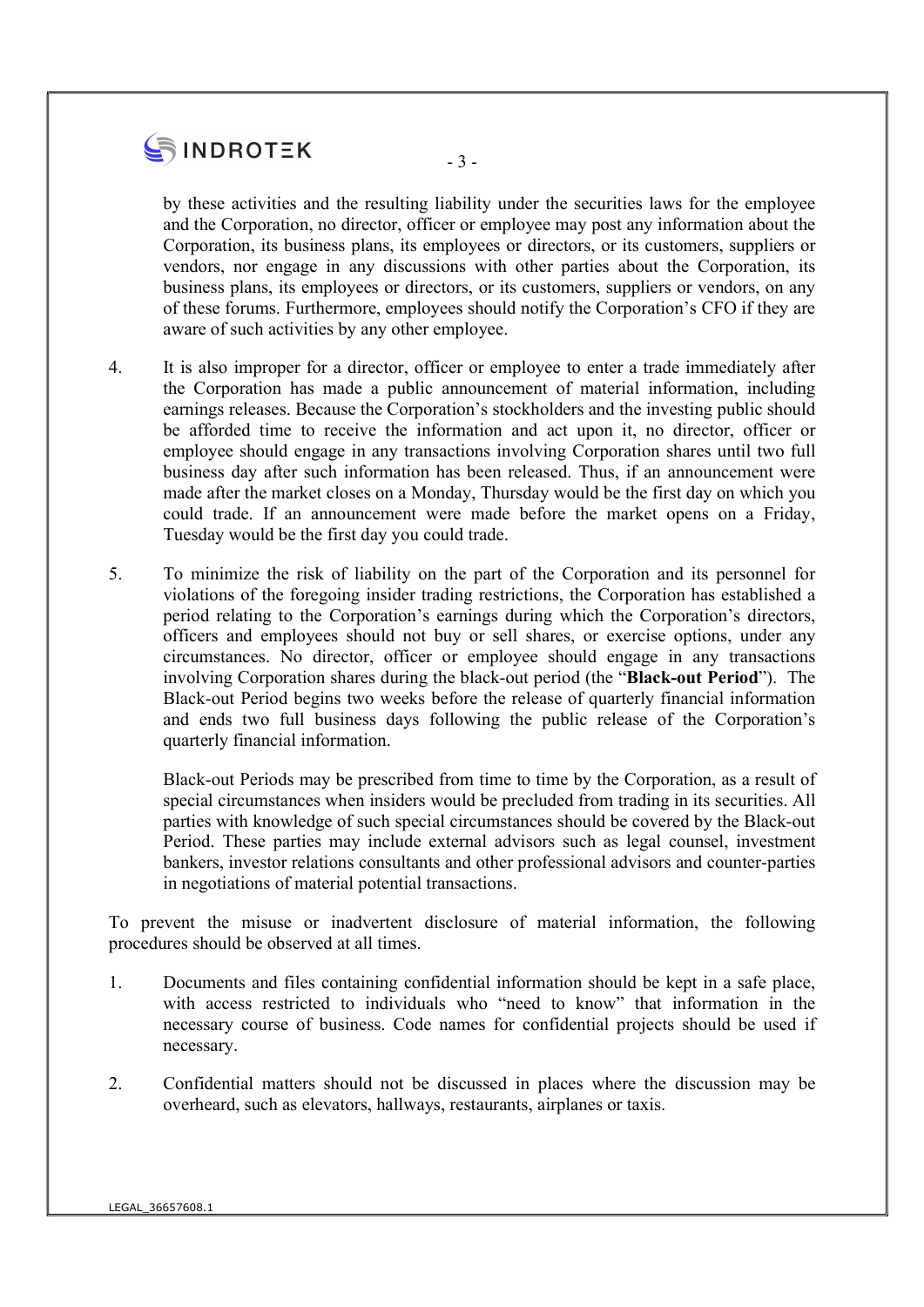# $\bullet$  INDROTEK  $-4$

- 3. Confidential documents should not be read or displayed in public places and should not be discarded where others can retrieve them.
- 4. Employees must ensure they maintain the confidentiality of information in their possession outside of the office as well as inside the office.
- 5. Transmission of documents by electronic means, such as by fax, e-mail or directly from one computer to another, should be made only where it is reasonable to believe that the transmission can be made and received under secure conditions.
- 6. Unnecessary copying of confidential documents should be avoided and documents containing confidential information should be promptly removed from conference rooms and work areas after meetings have concluded. Extra copies of confidential documents should be shredded or otherwise destroyed.
- 7. Access to confidential electronic data should be restricted through the use of passwords.
- 8. Because we believe it is improper and inappropriate for any Corporation personnel to engage in short-term or speculative transactions involving Corporation stock, directors, officers and employees should not engage in any of the following activities with respect to securities of the Corporation:
	- (a) trading in securities on a short-term basis any Corporation shares purchased by any personnel in the open market should be acquired with the mindset of holding theses shares for a minimum duration of not less than six months and ideally longer, unless (in the case of employees who are not officers or directors) the sale results from personal emergency and the holding period is waived by the Corporation's CFO;
	- (b) short sales; and
	- (c) buying or selling puts or calls.

## Additional Guidelines for Directors and Officers

In addition to the above general Guidelines, the following specific Guidelines apply to all directors and officers of the Corporation.

- 1. Directors and officers should obtain pre-clearance for all trading activities from the Chair of the Board of Directors or the CFO of the Corporation. This pre-clearance is intended to provide an additional review of current business initiatives to ensure that trading does not occur while material non-public information exists.
- 2. Directors and officers must report all trading in securities to the CFO within 24 hours of the transaction taking place. Trading includes purchase and sale of securities, exercise of options, and transfer of securities.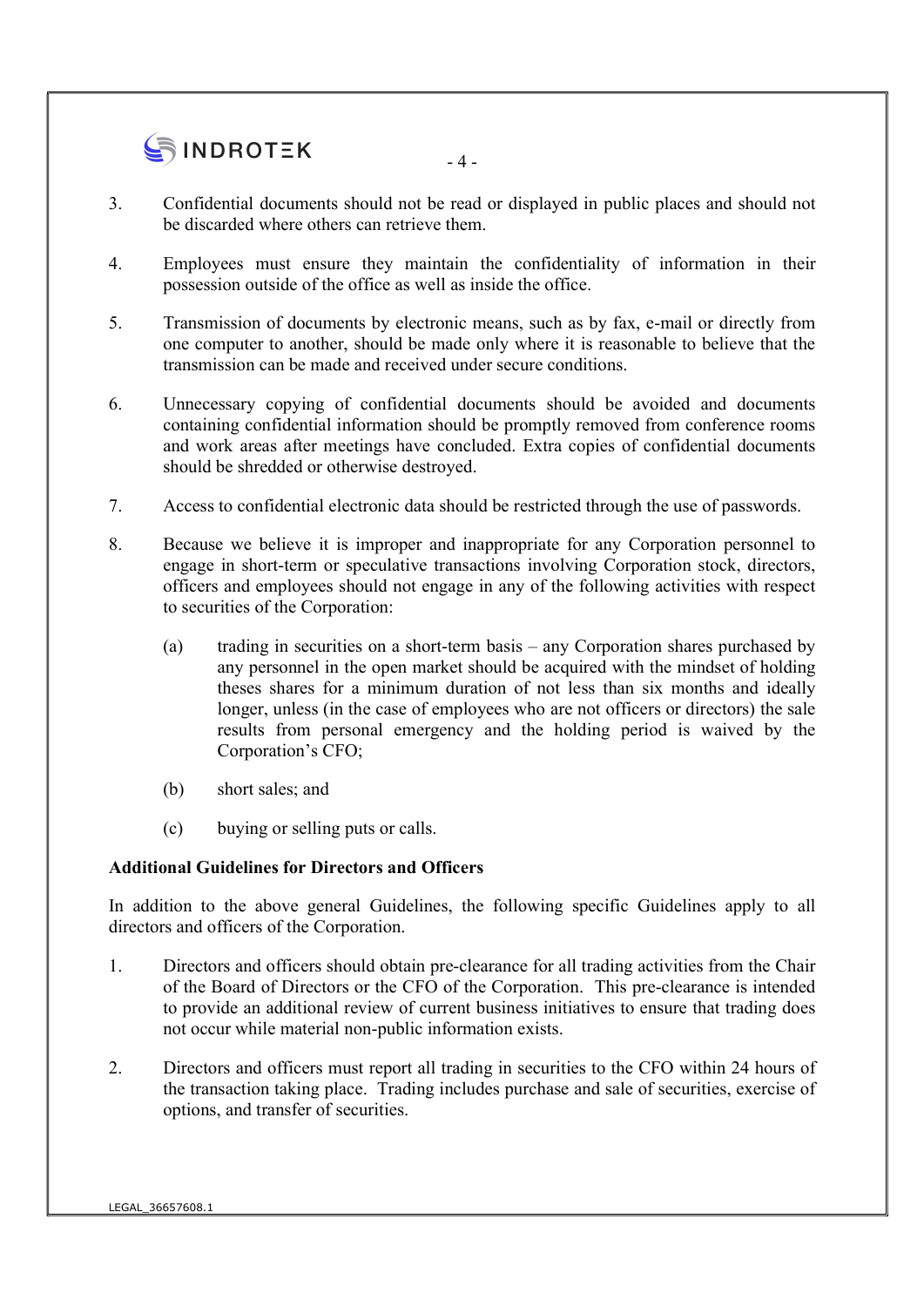

3. The CFO has been given power of attorney for the filing of all insider trading reports with the appropriate securities regulators within prescribed filing timelines on behalf of the directors and officers.

### Insider Trading Reporting

It is the personal duty of each of the directors, officers and other insiders to file insider reports following any trade or other change in holdings of securities of the Corporation (including the exercise of any options) in accordance with securities laws. The Corporation assists directors and officers with the filing procedures by providing administrative support. This administrative support does not remove individual responsibility to file insider reports in a timely and accurate fashion. Currently, insider reports must be filed within five or two days, respectively, after a change in direct or indirect beneficial ownership of, or control or direction over, the Corporation's securities. Insider trading reports may be filed electronically. Registration of the Corporation's insiders under the electronic filing systems (known as EDGAR and SEDI) is available through the CFO. Copies of all filed insider trading reports are to be promptly provided to the CFO.

### Control Blocks

This section applies to persons who hold 20% or more of the securities of the Corporation.

#### Sales by a Control Person

Any trade in securities by, or from the holdings of, a control person must be made by way of a prospectus or pursuant to an exemption from the prospectus requirements. A "control person" is (a) a person who holds a sufficient number of the voting securities of the Corporation to materially affect the control of the Corporation or (b) each person in a combination of persons, acting in concert by virtue of an agreement, arrangement, commitment or understanding, which holds in total a sufficient number of the voting securities of the Corporation to materially affect the control of the Corporation. Alternatively, a control block distribution may be made on a prospectus exempt basis after the filing of an advance notice of intention to sell securities provided certain other conditions are satisfied: the selling security holder must sign the required notice no earlier than one day before it is filed, must file the required notice on EDGAR and/or SEDAR at least seven days before the first trade of the securities, and must file an insider report within five or two days after the completion of any trade. In addition to filing a notice of intention, the following conditions must also be satisfied: (a) the Corporation is and has been a reporting issuer in a Canadian jurisdiction for the four months immediately preceding the sale; (b) the selling security holder has held the securities for at least four months; (c) no unusual effort is made to prepare the market or to create a demand for the security and no extraordinary commission or consideration is paid to a person in respect of the trade; and (d) the selling security holder has no reasonable grounds to believe that the Corporation is in default of securities legislation.

## Purchases by a Control Person